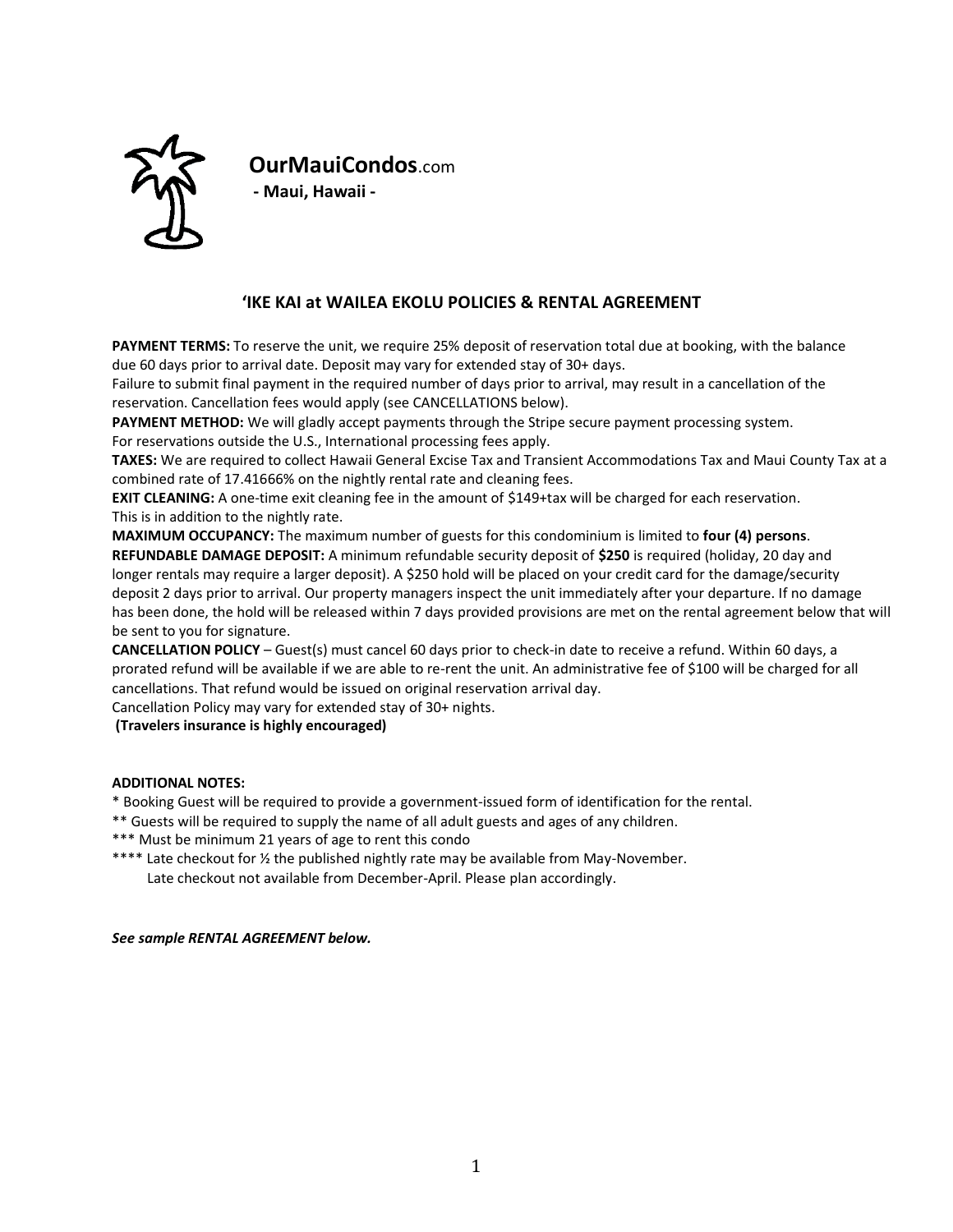## **SHORT TERM RENTAL AGREEMENT**

**PROPERTY ADDRESS:** Wailea Ekolu Village: 10 Wailea Ekolu Place #707, Kihei, Maui, HI 96753

### **PAYMENT TERMS & CONDITIONS**

To reserve the unit, we require 25% deposit of reservation total due at booking, with the balance due 60 days prior to arrival date. A \$100 administrative fee will be charged for all cancellations. Deposit will vary for extended stay of 30+ days. Failure to submit final payment in the required number of days prior to arrival, may result in a cancellation of the reservation. Cancellation fees would apply (see CANCELLATIONS)

• Guest is required to provide a government issued identification for rental.

#### **CANCELLATIONS**

Guest(s) must cancel 60 days prior to check-in date to receive a refund. Within 60 days, a pro-rated refund will be available if we are able to re-rent the unit. An administrative fee of \$100 will be charged for all cancellations. Cancellation Policy may vary for extended stay of 30+ days.

#### **BOOKINGS DURING COVID HAWAII RESTRICTIONS**

**Please visi[t www.hawaiicovid19.com](http://www.hawaiicovid19.com/) for any updates to travel requirements for Hawaii.**

# **REFUNDABLE SECURITY DEPOSIT**

A minimum refundable security/damage deposit of **\$250** is required (holiday, 20 day and longer rentals may require a larger deposit). Our management company will notify us about the condition of the condo after your checkout. This Deposit is fully refundable within 7 days of departure, provided the following provisions are met.

- No damage is done to unit or its contents, beyond normal wear and tear. No linens, towels, glassware or other property are lost or damaged.
- No charges are incurred due to contraband, pets or collection of rents or services rendered during the stay.
- All keys are left inside the unit and the unit is left locked. There is a \$25 charge for a lost pool key.
- No early check-in or late check-out unless previously arranged. The \$250 security deposit, or a portion thereof, may be forfeited for early check-in or late check-out.
- No evidence of smoking in the condo or on the lanai.
- The Guest(s) is not evicted by the Owner, Owner representative, local law enforcement or Wailea Ekolu Village staff.
- Additional charges may be incurred for breakage, damage, housekeeping charges required beyond normal use, excessive laundry or cleaning. Housekeeping required beyond normal use will be billed at an additional \$25/hour.
- Maximum occupancy of four (4) persons is not exceeded. No additional guests may occupy the residence over the number stated on the reservation.

#### **CHECK-IN** is 3:00pm / **CHECK-OUT** is 11:00am. **No early check-in or late check-out** unless previously arranged.

**NO SMOKING** or vaping of any kind is permitted in the condo**. Please refrain from smoking in the condo and on the lanai. PETS** are NOT permitted in rental units.

**GOVERNMENT-ISSUED I.D**. **REQUIRED**– Guest is required to provide government issued identification for rental. Must be minimum 21 years of age to rent this property.

**TRAVEL/TRIP INSURANCE**: Travel coverage and protection is highly encouraged. We do not provide a refund for Unforeseen or Unfortunate Events or any cancellations within 30 days of arrival (60 days for reservations December, January and 10+ nights). Guest is aware of his/her right to purchase travel insurance and has made a decision involving travel insurance with respect to this booking, for which the property owner is not responsible. **(Travelers insurance is highly encouraged)**

**MAXIMUM OCCUPANCY/MINIMUM STAY** - The maximum number of guests for this condominium is limited to **four (4) persons**. This property requires a 4 to 14 night minimum stay depending on the time period.

**NO DAILY MAID SERVICE** - While linens and bath towels are included in the unit, daily maid service is not included in the rental rate. Additional housekeeping services are available at an additional rate.

**OWNER ACCESS TO PROPERTY** - Renter agrees that Owner, Owner representative and Wailea Ekolu Village management may access the property with reasonable notice for reasons of maintenance and repair.

**TERMS OF OCCUPANCY**- Upon the Departure Date, the Guest(s) shall depart the property address without the necessity of notice from Owner, in good order and condition, remove all personal property; and shall surrender to Owner all keys to the property. **SUBLETTING**- The Guest(s) shall not sublet the property to another party.

**QUIET ENJOYMENT**- The Guest(s) shall behave in a civilized manner and shall be good neighbors respecting the rights of the surrounding property owners/guests. The Guest(s)shall not create noise or disturbances likely to disturb or annoy the surrounding property owners. Creating a disturbance of the above nature may be grounds for immediate termination of this agreement and Guest(s) may be asked by the Owner, Owner representative or Wailea Ekolu Village Association to immediately vacate the premises. **Quiet hours are from 10PM to 8AM**.